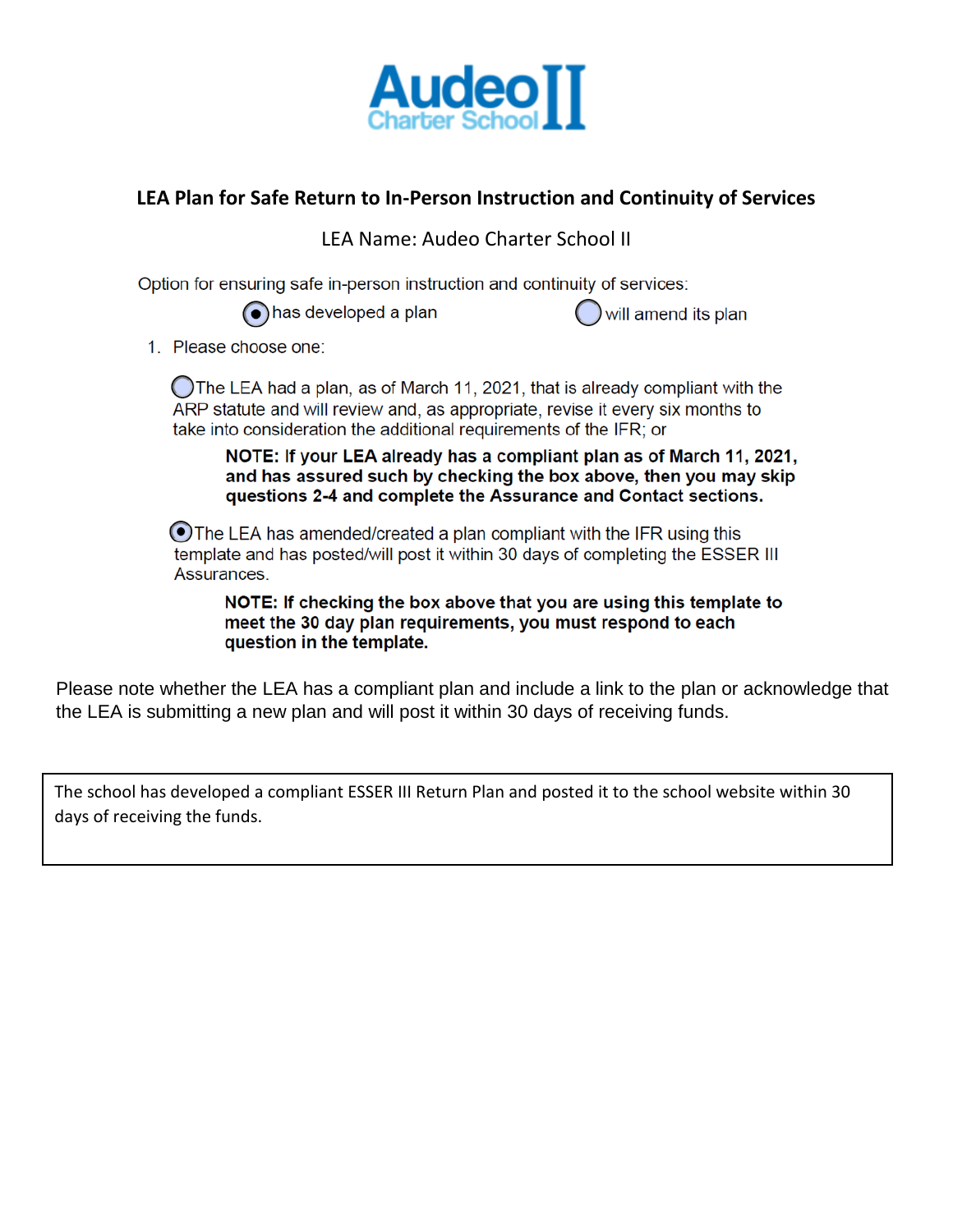2. The LEA will maintain the health and safety of students, educators, and other school and LEA staff, and the extent to which it has adopted policies, and a description of any such policies, on each of the CDC's safety recommendations. including: universal and correct wearing of masks; modifying facilities to allow for physical distancing; handwashing and respiratory etiquette; cleaning and maintaining healthy facilities, including improving ventilation; contact tracing in combination with isolation and quarantine, in collaboration with the State, local, territorial, or Tribal health departments; diagnostic and screening testing; efforts to provide vaccinations to school communities; appropriate accommodations for children with disabilities with respect to health and safety policies; and coordination with State and local health officials.

Describe how the LEA will maintain, or continue to maintain, health and safety policies and procedures. Include a description of any adopted policies and procedures regarding the CDC's safety recommendations (or available LEA website links to such policies). Include descriptions of appropriate accommodations adopted and coordination efforts conducted with outside State and local health officials. Please include or describe current public health conditions, applicable State and local rules and restrictions, and other contemporaneous information that informs your decision-making process.

Audeo Charter School II provides an in-person schedule for each student based on the foundational principle that all students have access to safe and full in-person instruction and to as much instructional time as possible.

- Audeo Charter School II (Audeo II) has implemented Daily COVID Prevention, Education and Safety Precaution Guidelines amongst the Resource Centers (RC) and Offices which is overseen by the Executive Safety Committee, COVID-Safety Officer & Nurses.
- Our COVID Health and Safety Precautions are aligned with the guidance released by the CDPH and San Diego County Public Health.
- Teachers and Staff report all concerns to assigned nurse who follows the up-to date COVID-19 Symptom Decision Tree from the SD County Public Health Order and CDPH Industry Guidelines.
- All employees are provided training and updates to implement the mitigation factors such as requiring proper mask use (school flyer adapted from CDC reference [\(https://www.cdc.gov/coronavirus/2019-ncov/prevent](https://www.cdc.gov/coronavirus/2019-ncov/prevent-getting-sick/about-face-coverings.html)[getting-sick/about-face-coverings.html\)](https://www.cdc.gov/coronavirus/2019-ncov/prevent-getting-sick/about-face-coverings.html) and staying home if experiencing a fever over 100F and/or symptoms of COVID-19.
- State-wide and local resources for COVID testing and vaccines are given to students, families and employees (i.e. public health department locations, local pharmacies, [https://myturn.ca.gov/index.html\)](https://myturn.ca.gov/index.html).
- Appropriate accommodations for children with disabilities with respect to health and safety policies align with the CDPH and local health department. The School Nurses have an important role in terms of communicating and providing support between the students, parents, teachers, and employees.
- The Audeo II Operations Plan and CDPH School Guidance Checklist is updated on our website: <https://www.audeo2.com/covid-19-coronavirus/>
- All updates provided by the CDPH COVID-19 Public Health Guidance for K-12 Schools in California, 2021-22 School Year and local health department telebriefings have been key factors involved with Audeo II's COVID-19 Prevention and Education decision-making process.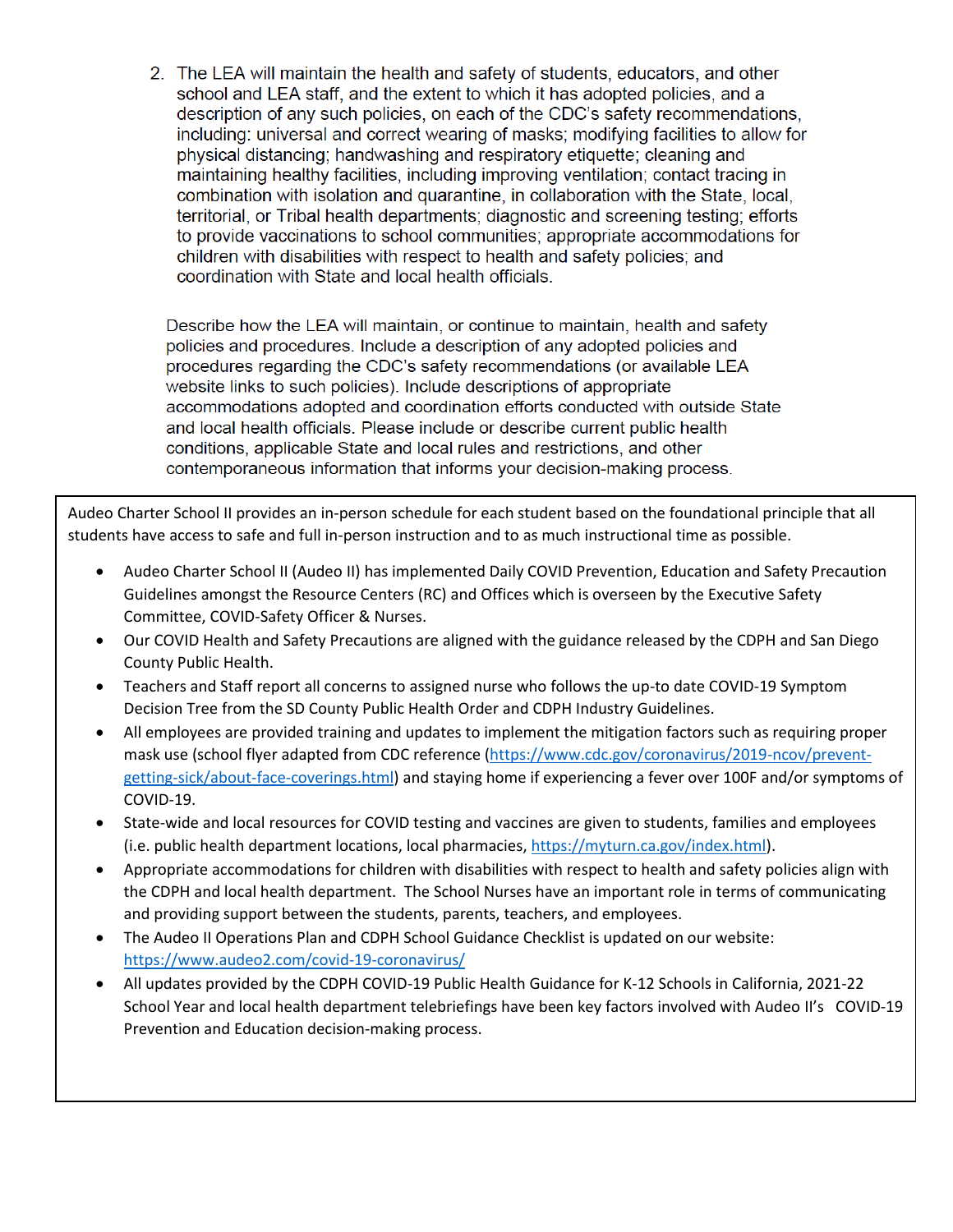3. The LEA will ensure continuity of services, including but not limited to services to address students' academic needs and students' and staff social, emotional, mental health and other needs, which may include student health and food services.

Describe how the LEA will ensure continuity of services in case isolation, quarantine, or future school closures are required, including how the LEA will meet the needs of students with disabilities and English learners.

Audeo II Nurses work directly with teachers and staff to provide local and state resources to students and families affected by COVID.

- Audeo II's Nutrition Program continues to be in operation to ensure that families are provided support due to food insecurity. Additional resources are also Pandemic EBT, CA Meals for Kids App, local food banks, Feeding San Diego and by dialing 2-1-1.
- Nurses provide local resources according to the individual needs such as medical, social and/or mental health.
- Nurses work directly with individuals at the local public health and epidemiology department who are assigned to the COVID-19 School Response to ensure that Audeo II operates safely and is reporting employee and student COVID positive cases.
- Nurses have successfully completed COVID-19 Contact Tracing through the John Hopkins Bloomberg School of Public Health. Nurses are able to communicate with student, parents, teachers and employees in regard to specific instructions regarding testing, case isolation, quarantine and safe return to school/work instructions. The Nurses coordinate with the local health department to verify COVID positive cases, contact tracing and if RC or Office closure is required and/or if a notification letter of positive case or possible exposure (with symptom check and resources) is recommended.
- The Audeo II Instructional Team ensures that students with disabilities and English Learners also receive support according to the individual's needs.
- Teachers also ensure that each student has internet access to ensure continued access to curriculum and communication with teacher.
- Audeo II provides a series of live, interactive, video broadcasts for students called RISE (Resilience in Students and Education) to ensure that mental health awareness and wellness is supported. RISE addresses students' Social and Emotional Learning impacted by COVID-19 and developmental needs such as self-awareness, self-management, social awareness, relationship, and responsible skills.
- Employees are provided COVID-19 Education and Safety Precautions trainings and updates.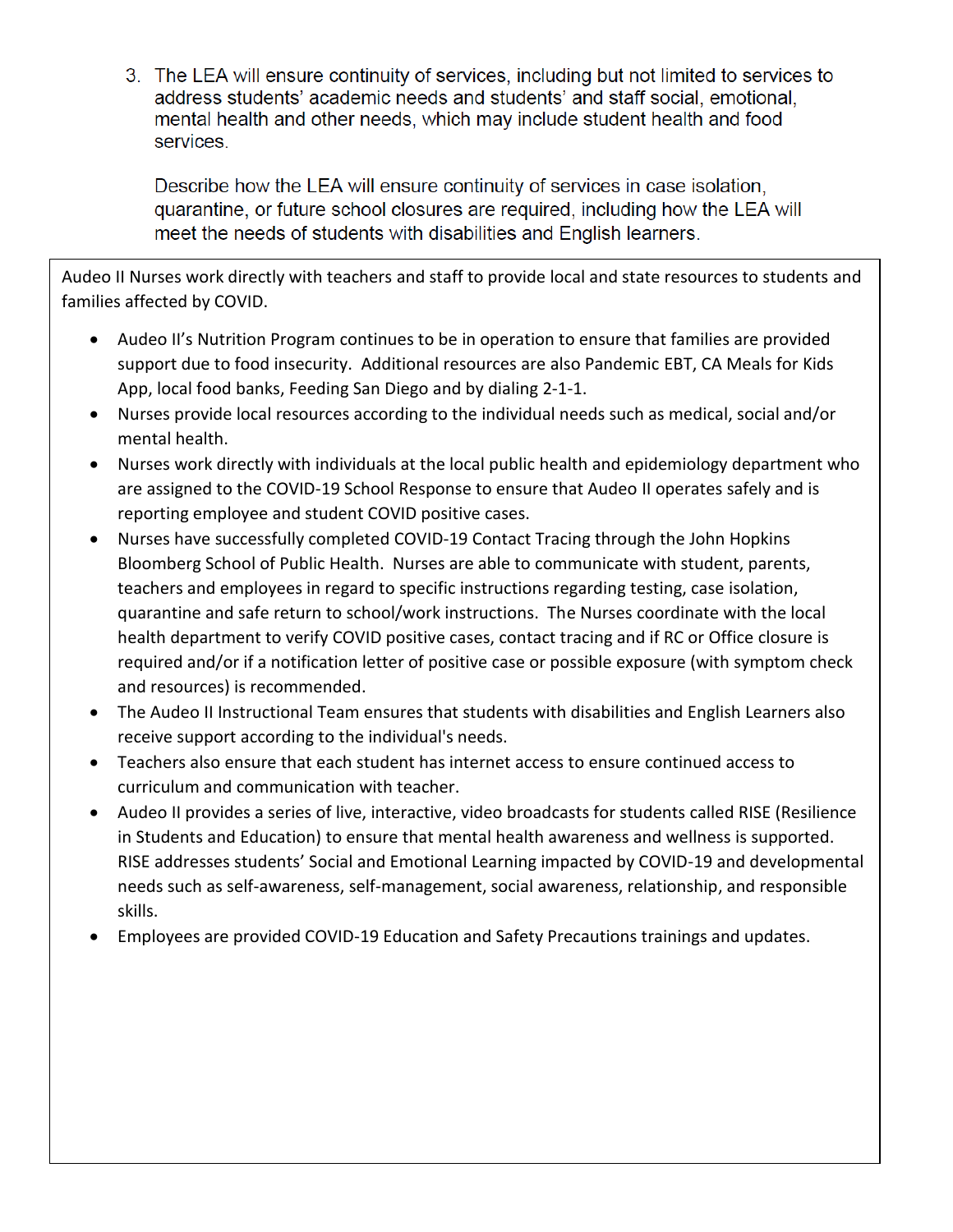## 3) Continued

- Mental health resources for students, families and employees are also provided as follows:
	- o RISE sessions for students
	- o Health and Wellness Trainings for employees
	- o Tips for teachers to stay connected with their students:
		- Re-engage the disconnected and reach out to others for resources and support.
		- **•** Create opportunities for dialogue.
		- **Engage in one-on-one conversations with family members to allow them to** voice their concerns.
	- o Reminders that ALL individuals (students, families, employees, etc.) can access mental health resources/locations 24 hours a day, 7 days a week by calling the following:
		- Dial 2-1-1 to speak to a live representative for specific resources needed. Resources also available on website: <https://www.211.org/>
		- Anyone in crisis can call the **National Suicide [Prevention](https://suicidepreventionlifeline.org/) Lifeline** at 800-273- 8255 or visit their website suicidepreventionlifeline.org.